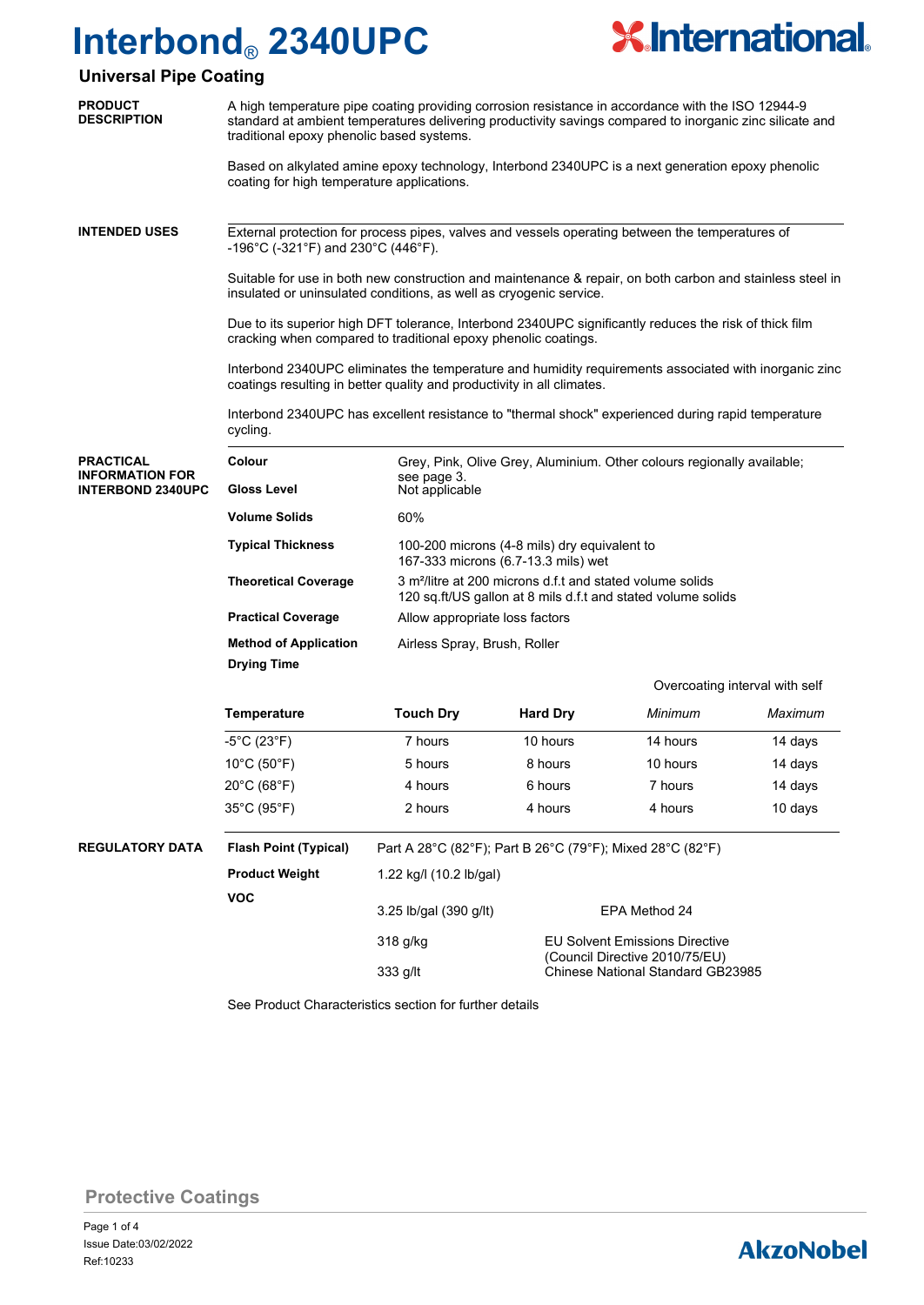

### **Universal Pipe Coating**

**SURFACE PREPARATION**

All surfaces to be coated should be clean, dry and free from contamination. Prior to application all surfaces should be assessed and treated in accordance with ISO 8504:2000. Oil or grease should be removed in accordance with SSPC-SP1 solvent cleaning.

#### **New Construction**

For optimum performance and in new construction phase, Interbond 2340UPC should be applied to abrasive blast cleaned steel, minimum Sa2½ (ISO 8501-1:2007) or SSPC SP10. A sharp, angular surface profile of 50-75 microns (2-3 mils) is recommended. Apply Interbond 2340UPC before oxidation occurs. If oxidation does occur the entire oxidised area should be reblasted to the standard specified. Surface defects revealed by the blast cleaning process should be ground, filled, or treated in the appropriate manner.

For small areas of touch up repair and welds, power tool cleaning to SSPC SP11 is suitable. Optimum performance will be achieved with a minimum surface profile of 50 microns (2 mils).

#### **Maintenance & Repair**

For on-site planned maintenance and repair in some service conditions, Interbond 2340UPC may be applied to bare steel substrates prepared to a minimum of St2 (ISO 8501-1:2007). See application guidelines for further information.

#### **Austenitic Stainless Steel**

Ensure surface is clean, dry and free from metal corrosion products prior to application. Abrasive blast with non-metallic and chloride free abrasive (e.g. aluminium oxide or garnet) to obtain an average anchor profile of 35 microns (1.4 mils).

| <b>APPLICATION</b> | <b>Mixing</b>                      | Material is supplied in two containers as a unit. Always mix a complete unit<br>in the proportions supplied. Once the unit has been mixed it must be used<br>within the working pot life specified.<br>Agitate Base (Part A) with a power agitator.<br>(1)<br>Combine entire contents of Curing Agent (Part B) with Base<br>(2)<br>(Part A) and mix thoroughly with power agitator. |                        |                                                                                                                                                   |                                                           |  |  |
|--------------------|------------------------------------|-------------------------------------------------------------------------------------------------------------------------------------------------------------------------------------------------------------------------------------------------------------------------------------------------------------------------------------------------------------------------------------|------------------------|---------------------------------------------------------------------------------------------------------------------------------------------------|-----------------------------------------------------------|--|--|
|                    | <b>Mix Ratio</b>                   | $3$ part(s) : 1 part(s) by volume                                                                                                                                                                                                                                                                                                                                                   |                        |                                                                                                                                                   |                                                           |  |  |
|                    | <b>Working Pot Life</b>            | $-5^{\circ}$ C (23 $^{\circ}$ F) $^{-}$<br>10°C (50°F)                                                                                                                                                                                                                                                                                                                              |                        | $20^{\circ}$ C (68 $^{\circ}$ F)                                                                                                                  | 35°C (95°F)                                               |  |  |
|                    |                                    | 6 hours                                                                                                                                                                                                                                                                                                                                                                             | 4.5 hours              | 3 hours                                                                                                                                           | 1 hour                                                    |  |  |
|                    | <b>Airless Spray</b>               | Recommended                                                                                                                                                                                                                                                                                                                                                                         |                        | Tip Range 0.48-0.6 mm (19-24 thou)<br>Total output fluid pressure at spray tip not less<br>than 211 kg/cm <sup>2</sup> (3000 p.s.i.)              |                                                           |  |  |
|                    | <b>Air Spray</b><br>(Pressure Pot) | Suitable                                                                                                                                                                                                                                                                                                                                                                            |                        | Use suitable proprietary equipment. Use 10%<br>recommended thinner by volume.                                                                     |                                                           |  |  |
|                    | Air Spray<br>(Conventional)        | Not suitable                                                                                                                                                                                                                                                                                                                                                                        |                        |                                                                                                                                                   |                                                           |  |  |
|                    | <b>Brush</b>                       | Suitable - small areas<br>only                                                                                                                                                                                                                                                                                                                                                      |                        | Typically 50-75 microns (2.0-3.0 mils) can be<br>achieved                                                                                         |                                                           |  |  |
|                    | Roller                             | only                                                                                                                                                                                                                                                                                                                                                                                | Suitable - small areas |                                                                                                                                                   | Typically 50-75 microns (2.0-3.0 mils) can be<br>achieved |  |  |
|                    | <b>Thinner</b>                     | International GTA220                                                                                                                                                                                                                                                                                                                                                                |                        | Not normally required except for air spray<br>application.                                                                                        |                                                           |  |  |
|                    | <b>Cleaner</b>                     | International GTA220                                                                                                                                                                                                                                                                                                                                                                |                        | International GTA822 or Choice of cleaner maybe subject to local<br>legislation. Please consult your local<br>representative for specific advice. |                                                           |  |  |
|                    | <b>Work Stoppages</b>              | Do not allow material to remain in hoses, gun or spray equipment.<br>Thoroughly flush all equipment with International GTA220. Once units of<br>paint have been mixed they should not be resealed and it is advised that<br>after prolonged stoppages work recommences with freshly mixed units.                                                                                    |                        |                                                                                                                                                   |                                                           |  |  |
|                    | <b>Clean Up</b>                    | Clean all equipment immediately after use with International GTA822. It is<br>good working practice to periodically clean equipment during the course of<br>the working day. Frequency of cleaning will depend upon amount used,<br>temperature and elapsed time, including any delays.                                                                                             |                        |                                                                                                                                                   |                                                           |  |  |
|                    |                                    | All surplus materials and empty containers should be disposed of in<br>accordance with appropriate regional regulations/legislation.                                                                                                                                                                                                                                                |                        |                                                                                                                                                   |                                                           |  |  |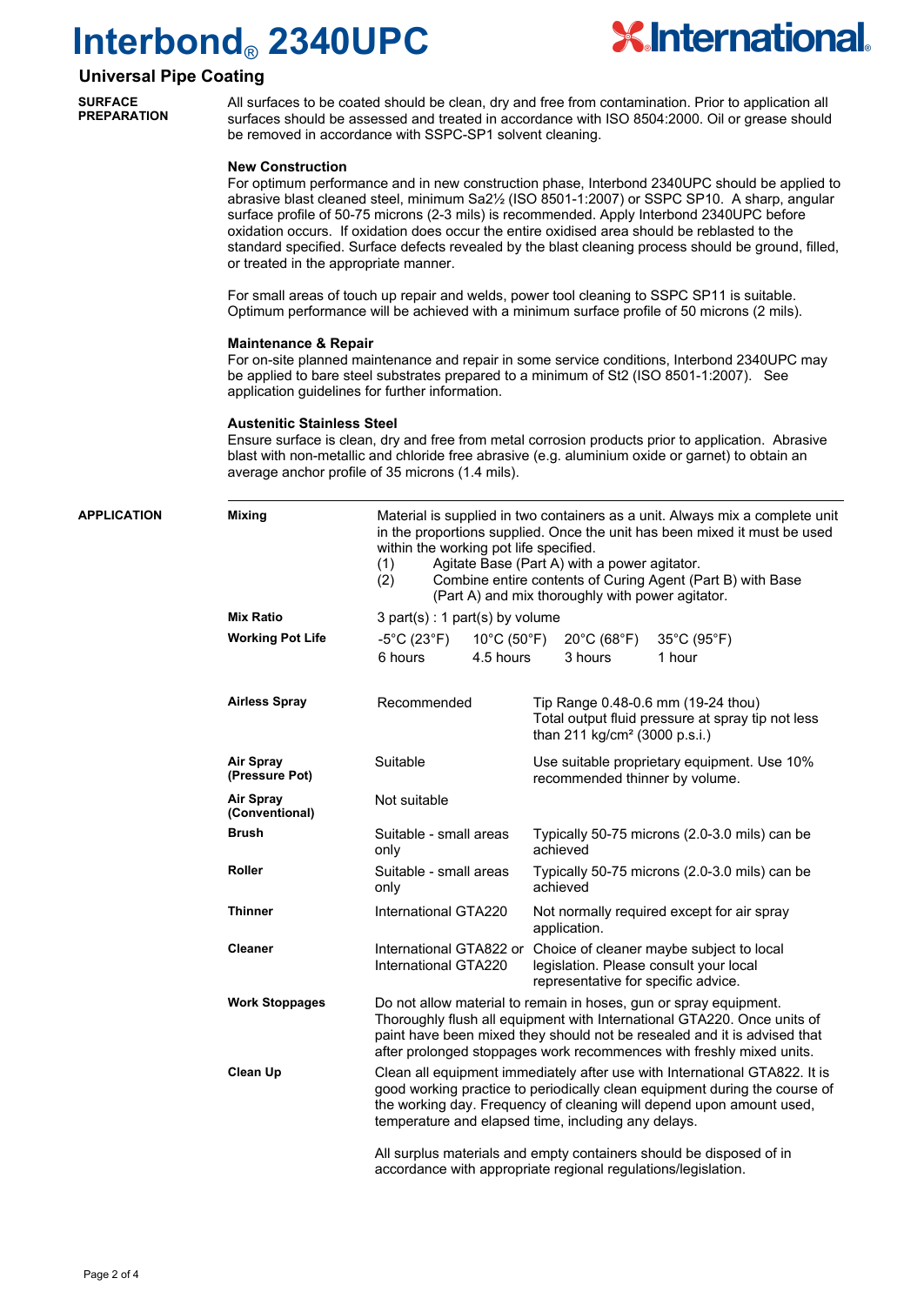corrected.



### **Universal Pipe Coating**

| <b>PRODUCT</b><br><b>CHARACTERISTICS</b> | This product must only be thinned using recommended International thinners. The use of<br>alternative thinners, particularly those containing ketones, can severely inhibit the curing<br>mechanism of the coating.                                                                                                |
|------------------------------------------|--------------------------------------------------------------------------------------------------------------------------------------------------------------------------------------------------------------------------------------------------------------------------------------------------------------------|
|                                          | Apply by airless spray. Application by other methods, e.g. brush, roller, may require more than one<br>coat and should only be used for small areas or touch-up work.                                                                                                                                              |
|                                          | When applying Interbond 2340UPC by brush or roller, it may be necessary to apply multiple coats<br>to achieve the total specified system dry film thickness.                                                                                                                                                       |
|                                          | Steel surface temperature must always be a minimum of $3^{\circ}C$ ( $5^{\circ}F$ ) above dew point.                                                                                                                                                                                                               |
|                                          | After the last coat has cured hard, the coating system dry film thickness should be measured using<br>a suitable non-destructive magnetic gauge to verify the average total applied system thickness. The<br>coating system should be free of all pinholes or other holidays. The cured film should be essentially |

In common with all epoxies Interbond 2340UPC will chalk and "yellow" on exterior exposure. Interbond 2340UPC will also show a marked colour change when exposed to higher temperatures. However, these phenomena are not detrimental to anti-corrosive performance provided recommended temperature limits are not exceeded.

free of runs, sags, drips, inclusions or other defects. All deficiencies and defects should be

Interbond 2340UPC is suitable for protection of insulated steelwork, which may cycle between wet and dry conditions, and is operating at continuous in-service temperatures ranging from -196°C (-321°F) to 205°C (401°F), with intermittent surges up to 230°C (446°F). In some regions and for operating temperatures from ambient up to 175ºC (347ºF), intermittent 230ºC [446ºF]), a limited range of other colours is available; please contact AkzoNobel for further information.

When applying Interbond 2340UPC in confined spaces ensure adequate ventilation.

Note: VOC values are typical and are provided for guidance purpose only. These may be subject to variation depending on factors such as differences in colour and normal manufacturing tolerances.

Low molecular weight reactive additives, which will form part of the film during normal ambient cure conditions, will also affect VOC values determined using EPA Method 24.

Interbond 2340UPC is normally applied direct to metal and is compatible with a number of topcoats.

Suitable topcoats are:

Interthane 870 Interthane 990 Intertherm 875

For advice on topcoat compatibility and overcoating windows please consult International Paint.

The maximum temperature resistance of the coating scheme may be limited by the topcoat.

**SYSTEMS COMPATIBILITY**